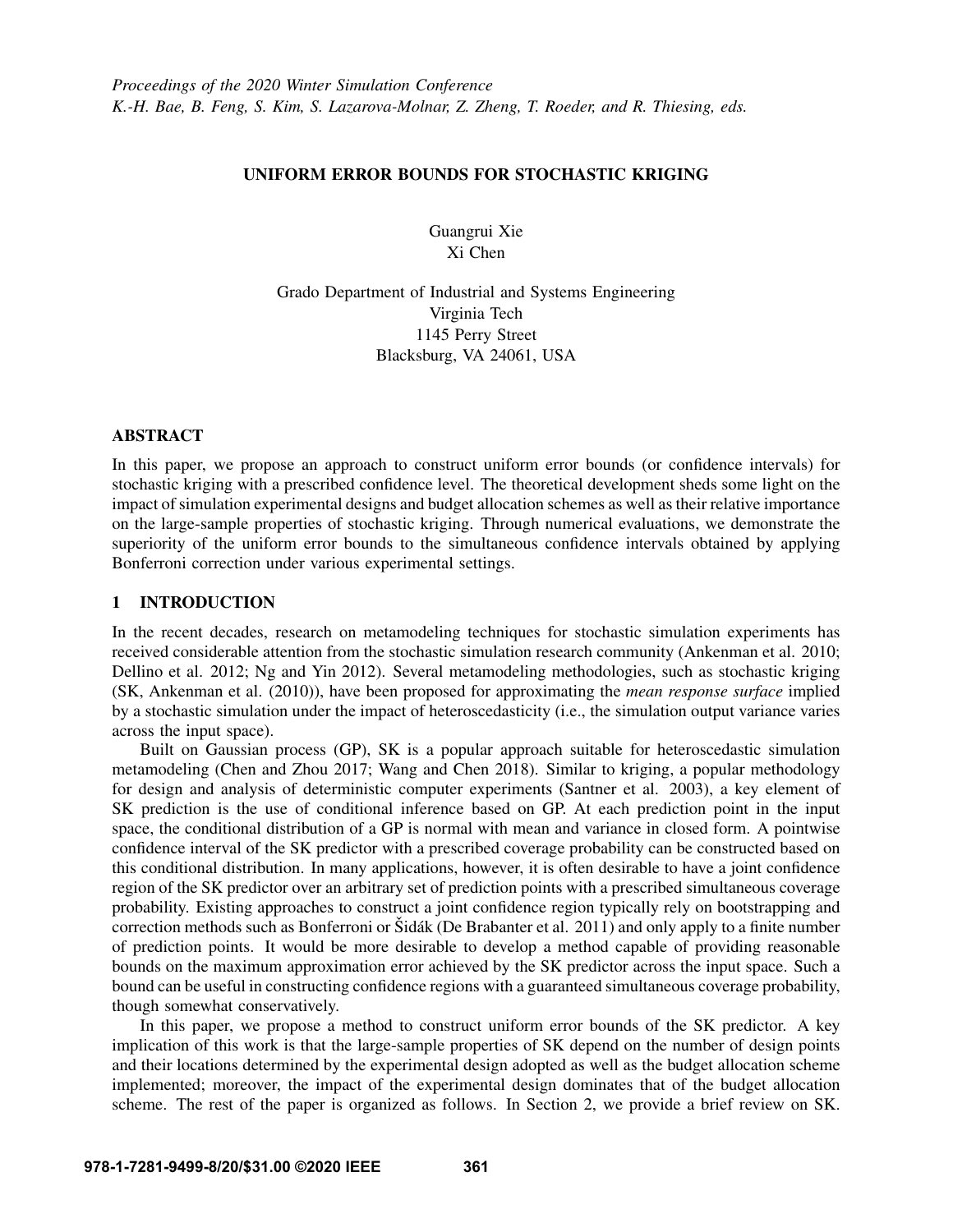In Section [3,](#page-1-1) we provide the main results on constructing uniform error bounds for SK. In Section [4,](#page-6-0) we present some numerical experiments to demonstrate the performance of the proposed uniform error bounds.

# <span id="page-1-0"></span>2 REVIEW OF STOCHASTIC KRIGING

In SK, the system output obtained at a point  $\mathbf{x} \in \mathcal{X} \subseteq \mathbb{R}^d$  on the *j*th simulation replication  $\mathcal{Y}_j(\mathbf{x})$  is modeled as

<span id="page-1-2"></span>
$$
\mathscr{Y}_j(\mathbf{x}) = f(\mathbf{x}) + \varepsilon_j(\mathbf{x}),\tag{1}
$$

where  $f(\mathbf{x})$  denotes the unknown true mean response that we intend to estimate at  $\mathbf{x} \in \mathcal{X}$  and it is assumed that  $f : \mathcal{X} \to \mathbb{R}$  represents a second-order stationary mean-zero Gaussian process (GP, [Santner et al. \(2003\)\)](#page-11-5). The spatial covariance between any two points in the GP is given by  $\Sigma_M(\mathbf{x}, \mathbf{x}')$ , where  $\Sigma_M : \mathbb{R}^d \times \mathbb{R}^d \to \mathbb{R}_+$ denotes the kernel or covariance function. The simulation errors incurred at x on different replications,  $\varepsilon_i(x)$ 's, are assumed to be independent and identically distributed (i.i.d.) random variables with mean zero and input-dependent variance  $V(x) \equiv Var(\varepsilon_i(x))$ . We assume the normality of  $\varepsilon_i(x)$  which could be anticipated since in a discrete-event simulation the simulation output  $\mathcal{Y}_i(\mathbf{x})$  typically represents the average of a large number of more basic random variables obtained on the *j*th simulation replication.

Given a fixed simulation budget *B* to expend for approximating the mean response surface via SK, an experimental design for performing the simulation runs can be given as  $\{(\mathbf{x}_i, n_i)\}_{i=1}^k : \sum_{i=1}^k n_i = B\}$ , where *k* denotes the number of distinct design points selected from the input space  $\mathscr{X}, \mathbf{x}_1, \mathbf{x}_2, \ldots, \mathbf{x}_k$  denote the *k* design-point locations, and  $n_i$  represents the number of replications to apply at  $\mathbf{x}_i$ ,  $i = 1, 2, \dots, k$ . With the simulation outputs generated, one can obtain the SK predictor of  $f(\mathbf{x}_0)$  at any  $\mathbf{x}_0 \in \mathcal{X}$  as follows:

$$
\mu_{k,B}(\mathbf{x}_0) = \Sigma_{\mathsf{M}}(\mathbf{x}_0, \mathbf{X})^\top \left( \Sigma_{\mathsf{M}}(\mathbf{X}, \mathbf{X}) + \Sigma_{\varepsilon} \right)^{-1} \bar{\mathscr{Y}},
$$

and its corresponding predictive variance is given by

$$
\sigma_{k,B}^2(\mathbf{x}_0) = \Sigma_M(\mathbf{x}_0, \mathbf{x}_0) - \Sigma_M(\mathbf{x}_0, \mathbf{X})^\top (\Sigma_M(\mathbf{X}, \mathbf{X}) + \Sigma_{\varepsilon})^{-1} \Sigma_M(\mathbf{x}_0, \mathbf{X}),
$$

where  $\mathbf{X} = (\mathbf{x}_1^\top, \mathbf{x}_2^\top, \dots, \mathbf{x}_k^\top)^\top$  denotes the  $k \times d$  design matrix;  $\bar{\mathscr{Y}} = (\bar{\mathscr{Y}}(\mathbf{x}_1), \bar{\mathscr{Y}}(\mathbf{x}_2), \dots, \bar{\mathscr{Y}}(\mathbf{x}_k))^\top$  denotes the  $k \times 1$  vector of the sample averages of simulation outputs, with  $\overline{\mathscr{Y}}(x_i) = f(x_i) + \overline{\varepsilon}(x_i)$  and  $\overline{\varepsilon}(x_i)$  denoting the average random error incurred at  $x_i$ ,  $i = 1, 2, ..., k$ . With a slight abuse of notation, we use  $\Sigma_M(\mathbf{X}, \mathbf{X})$ to denote the  $k \times k$  matrix that records the spatial covariances across the *k* design points and  $\Sigma_M(\mathbf{x}_0, \mathbf{X})$  to represent the  $k \times 1$  vector that contains the spatial covariances between the  $k$  design points and the prediction point  $\mathbf{x}_0$ . The  $k \times k$  diagonal matrix  $\Sigma_{\varepsilon}$  denotes the variance-covariance matrix of the  $k \times 1$  vector of average random errors  $\bar{\mathbf{\varepsilon}} = (\bar{\mathbf{\varepsilon}}(\mathbf{x}_1), \bar{\mathbf{\varepsilon}}(\mathbf{x}_2), \dots, \bar{\mathbf{\varepsilon}}(\mathbf{x}_k))^{\top}$ , and  $\Sigma_{\varepsilon} = \text{diag}(V(\mathbf{x}_1)/n_1, V(\mathbf{x}_2)/n_2, \dots, V(\mathbf{x}_k)/n_k)$ .

A pointwise confidence interval (CI) for the SK predictor at a given prediction point  $\mathbf{x}_0 \in \mathcal{X}$  with a prescribed confidence level  $(1 - \alpha)$  can be constructed as  $\mu_{k,B}(\mathbf{x}_0) \pm z_{1-\alpha/2} \sigma_{k,B}(\mathbf{x}_0)$ , where  $\alpha \in (0,1)$  and  $z_{1-\alpha/2}$  denotes the  $(1-\alpha/2)$ -quantile of the standard normal distribution [\(Kleijnen 2015\)](#page-11-7). One way to construct a joint confidence region of the SK predictor at *N* prediction points (i.e.,  $\mathbf{x}_{0,i} \in \mathcal{X}, i = 1,2,...,N$ ) with confidence level  $(1 - \alpha)$  is to apply Bonferroni correction and obtain a joint confidence region comprising *N* pointwise confidence intervals:  $\mu_{k,B}(\mathbf{x}_{0,i}) \pm z_{1-\alpha/(2N)} \sigma_{k,B}(\mathbf{x}_{0,i}), i = 1, 2, ..., N$ . Nevertheless, the literature on constructing a joint confidence region of the SK predictor over an arbitrary set of prediction points is sparse.

### <span id="page-1-1"></span>3 MAIN RESULTS

In this section, we present three main results regarding the construction of probabilistic uniform error bounds for SK.

<span id="page-1-3"></span>Theorem 1 Consider a zero mean Gaussian process defined through the continuous covariance function  $\Sigma_M(\cdot,\cdot)$  with Lipschitz constant  $L_{\Sigma}$  on the compact set  $\mathscr{X} \subset \mathbb{R}^d$ . Also consider a continuous unknown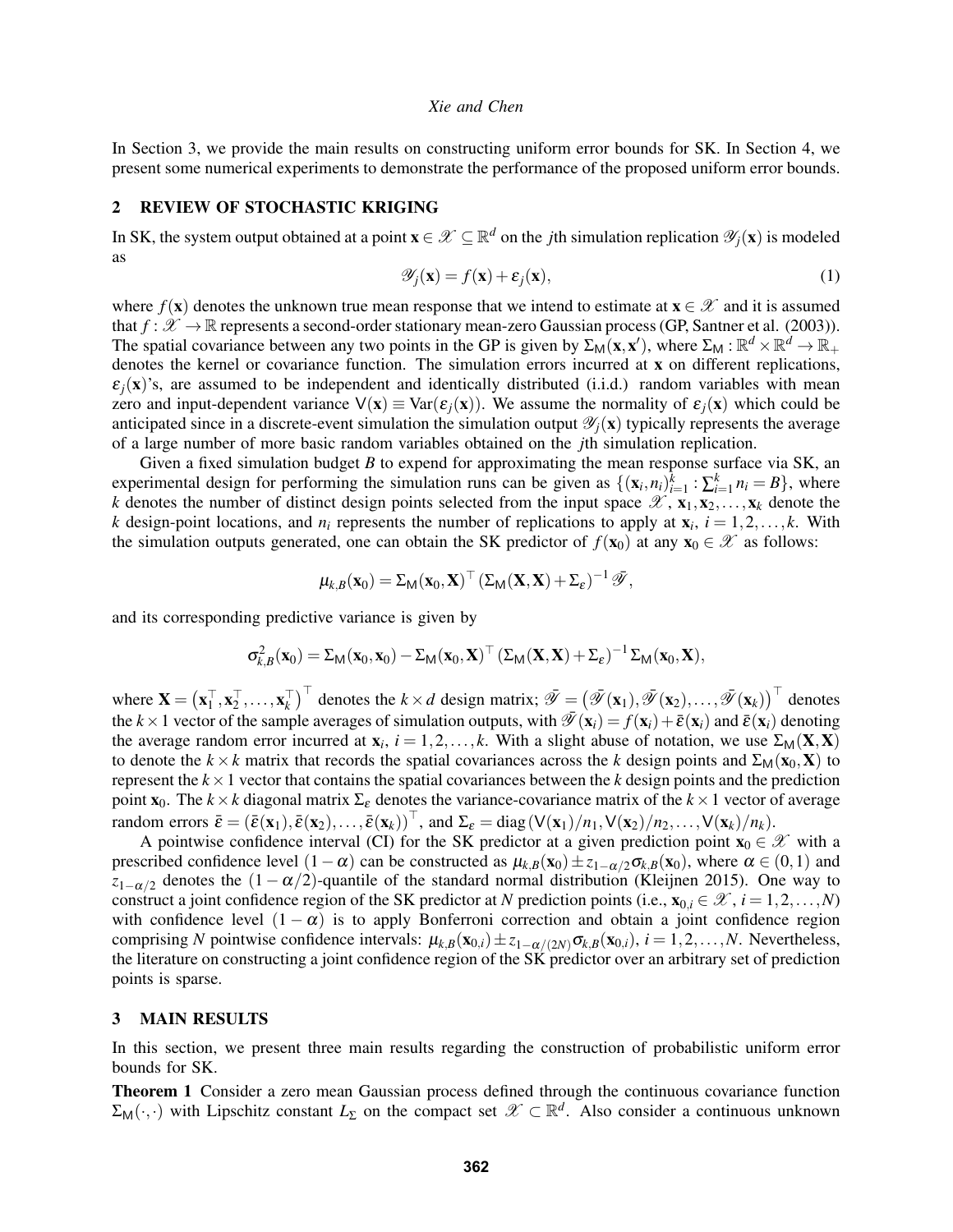function  $f(\mathbf{x}): \mathcal{X} \to \mathbb{R}$  with Lipschitz constant  $L_f$ , and its noisy observations  $\mathcal{Y}(\cdot)$ 's satisfy the assumptions stipulated under model [\(1\)](#page-1-2). Then, the predictive mean function  $\mu_{k,B}(\cdot)$  and standard deviation  $\sigma_{k,B}(\cdot)$ obtained based on a simulation dataset  $\mathbb{D}_{k,B} = {\mathbf{x}_i, {\mathcal{Y}_j(\mathbf{x}_i)}_{j=1}^{n_i}}, i = 1,2,\ldots,k : \sum_{i=1}^{k} n_i = B}$  are continuous with Lipschitz constant  $L_{\mu_{k,B}}$  and modulus of continuity  $\omega_{\sigma_{k,B}}(\cdot)$  on  $\mathscr{X}$ , which are respectively given by

$$
L_{\mu_{k,B}} \leq L_{\Sigma} \sqrt{k} \Big\| \big(\Sigma_{M}(\mathbf{X}, \mathbf{X}) + \Sigma_{\varepsilon}\big)^{-1} \overline{\mathscr{Y}} \Big\|,
$$
  

$$
\omega_{\sigma_{k,B}}(\tau) \leq \sqrt{2\tau L_{\Sigma} \bigg(1 + k \Big\| \big(\Sigma_{M}(\mathbf{X}, \mathbf{X}) + \Sigma_{\varepsilon}\big)^{-1} \Big\| \max_{\mathbf{x}, \mathbf{x}' \in \mathscr{X}} \Sigma_{M}(\mathbf{x}, \mathbf{x}')\bigg)},
$$

where  $\|\cdot\|$  denotes the Euclidean norm throughout the paper; and *L*<sub>Σ</sub>, the Lipschitz constant of the covariance function  $\Sigma_M(\cdot,\cdot)$ , is defined as

$$
L_{\Sigma} = \max_{\mathbf{x}, \mathbf{x}' \in \mathscr{X}} \left\| \left( \frac{\partial \Sigma_{\mathsf{M}}(\mathbf{x}, \mathbf{x}')}{\partial x_1} \frac{\partial \Sigma_{\mathsf{M}}(\mathbf{x}, \mathbf{x}')}{\partial x_2} \cdots \frac{\partial \Sigma_{\mathsf{M}}(\mathbf{x}, \mathbf{x}')}{\partial x_d} \right)^{\top} \right\|.
$$

Given any  $\alpha \in (0,1)$ , choose  $\tau \in \mathbb{R}_+$  and set

<span id="page-2-0"></span>
$$
\beta(\tau) = 2\log(M(\tau,\mathscr{X})/\alpha) \text{ and } \gamma_B(\tau) = (L_{\mu_{k,B}} + L_f)\tau + \sqrt{\beta(\tau)}\omega_{\sigma_{k,B}}(\tau),
$$
\n(2)

then it holds true that

<span id="page-2-1"></span>
$$
P(|\mu_{k,B}(\mathbf{x}) - f(\mathbf{x})| \leq \sqrt{\beta(\tau)} \sigma_{k,B}(\mathbf{x}) + \gamma_B(\tau), \forall \mathbf{x} \in \mathscr{X}\big) \geq 1 - \alpha,
$$
\n(3)

where  $L_f$  denotes a Lipschitz constant of  $f(\cdot)$  that holds with probability of at least  $1-\alpha_L$  with  $\alpha_L \in (0,1)$ and can be given as

$$
L_f = \left\| \begin{bmatrix} \sqrt{2 \log \left(\frac{2d}{\alpha_L}\right)} \max_{\mathbf{x} \in \mathscr{X}} \sqrt{\Sigma_M^{\partial 1}(\mathbf{x}, \mathbf{x})} + 12 \sqrt{6d} \max \left\{ \max_{\mathbf{x} \in \mathscr{X}} \sqrt{\Sigma_M^{\partial 1}(\mathbf{x}, \mathbf{x})}, \sqrt{r L_{\Sigma}^{\partial 1}} \right\} \\ \vdots \\ \sqrt{2 \log \left(\frac{2d}{\alpha_L}\right)} \max_{\mathbf{x} \in \mathscr{X}} \sqrt{\Sigma_M^{\partial d}(\mathbf{x}, \mathbf{x})} + 12 \sqrt{6d} \max \left\{ \max_{\mathbf{x} \in \mathscr{X}} \sqrt{\Sigma_M^{\partial d}(\mathbf{x}, \mathbf{x})}, \sqrt{r L_{\Sigma}^{\partial d}} \right\} \end{bmatrix} \right\|;
$$

 $L_{\Sigma}^{\partial i}$  denotes the Lipschitz constant of the partial derivative kernel  $\Sigma_{\mathsf{M}}^{\partial i}(\mathbf{x}, \mathbf{x})$  on the set  $\mathscr{X}$  for  $i = 1, 2, ..., d$ , and  $r \equiv \max_{\mathbf{x}, \mathbf{x}' \in \mathcal{X}} ||\mathbf{x} - \mathbf{x}'||$ .

Theorem [1](#page-1-3) is inspired by Theorem 3.1 of [Lederer and Umlauft \(2019\),](#page-11-8) and its proof is given in [Xie](#page-11-9) [\(2020\).](#page-11-9) Below we make some remarks on Theorem [1.](#page-1-3) First, the parameter  $\tau$  denotes the grid constant used in the derivation of Theorem [1](#page-1-3) and  $M(\tau,\mathscr{X})$  is the minimum number of points in a grid over  $\mathscr{X}$  with the grid constant  $\tau$ . For example, consider a hypercubic set  $\mathscr{X} \subseteq \mathbb{R}^d$ , an upper bound of  $M(\tau,\mathscr{X})$  can be given as  $(1 + r/\tau)^d$ , where *r* denotes the edge length of the hypercube. Notice that  $\beta(\tau)$  and  $\gamma_B(\tau)$  in [\(2\)](#page-2-0) can be obtained analytically given a simulation dataset  $\mathbb{D}_{k,B}$  and the covariance function  $\Sigma_M(\cdot,\cdot)$ . Therefore, a probabilistic uniform error bound that holds true simultaneously for all  $\mathbf{x} \in \mathcal{X}$  can be constructed with a prescribed error level  $\alpha$  and a choice of the grid constant  $\tau$ . Second, we note that the upper bound of the approximation error achieved at  $\mathbf{x}$ ,  $\sqrt{\beta(\tau)}\sigma_{k,B}(\mathbf{x}) + \gamma_B(\tau)$ , consists of two parts; and  $\tau$  can be chosen arbitrarily small so that the first part dominates the second part. We will use this fact to study the asymptotic performance of the uniform bound as the number of design points *k* and the total simulation budget *B* approach infinity.

The next result reveals that under appropriate conditions, the approximation error as quantified by the uniform bound vanishes as  $k, B \to \infty$ . Below we make the choice of grid constant  $\tau$  depend on the number of design points *k*, so  $\beta(\tau)$  and  $\gamma_B(\tau)$  depend on *k* as well. The notation  $\tau(k)$ ,  $\beta_k(\tau)$ , and  $\gamma_{k,B}(\tau)$  will be used below to emphasize their dependence on *k*.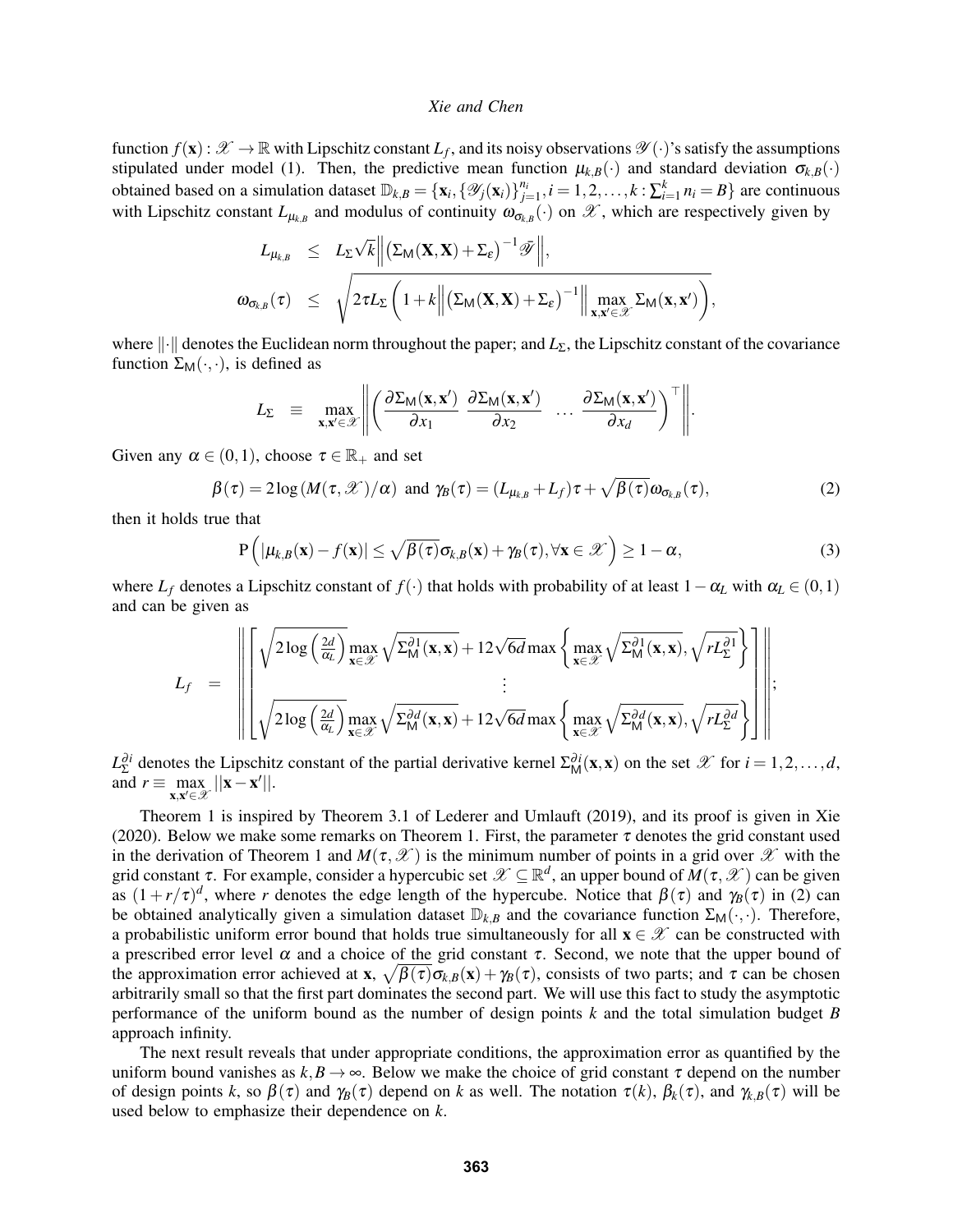<span id="page-3-3"></span>Theorem 2 Suppose that the assumptions of Theorem [1](#page-1-3) are satisfied. Furthermore, consider an infinite sequence of observations are obtained at a growing number of design points and assume that the absolute value of the unknown mean function  $f(\mathbf{x}) : \mathcal{X} \to \mathbb{R}$  is bounded above by  $\bar{f} \in \mathbb{R}_+$ . If there exists a  $\zeta > 0$ such that  $\sigma_{k,B}(\mathbf{x}) = \mathcal{O}\left(\log(k)^{-\frac{1}{2}-\zeta}\right)$  at  $\forall \mathbf{x} \in \mathcal{X}$ , then it holds for every  $\alpha \in (0,1)$  that

$$
\mathbf{P}\left(\sup_{\mathbf{x}\in\mathscr{X}}|\mu_{k,B}(\mathbf{x})-f(\mathbf{x})|=\mathscr{O}\left(\log(k)^{-\zeta}\right)\right)\geq 1-\alpha.
$$

*Proof.* Due to Theorem [1](#page-1-3) with  $\beta_k(\tau) = 2\log(M(\tau(k), \mathcal{X})/(\pi_k \alpha))$  such that  $\sum_{k=1}^{\infty}$  $\sum_{k=1} \pi_k = 1/2$  and the union bound over all  $k > 0$ , it follows that the following event is true with probability of at least  $1 - \alpha/2$ :

<span id="page-3-0"></span>
$$
\sup_{\mathbf{x}\in\mathcal{X}}|\mu_{k,B}(\mathbf{x})-f(\mathbf{x})|\leq \sqrt{\beta_k(\tau)}\sup_{\mathbf{x}\in\mathcal{X}}\sigma_{k,B}(\mathbf{x})+\gamma_{k,B}(\tau),\ \forall k>0.
$$
\n(4)

A trivial bound for the covering number can be obtained by considering a uniform grid over the cube containing X. This approach leads to  $M(\tau(k), \mathcal{X}) \le (1 + r/\tau(k))^d$ , where  $r = \max_{\mathbf{x}, \mathbf{x}' \in \mathcal{X}} ||\mathbf{x} - \mathbf{x}'||$ . Therefore, we have

<span id="page-3-2"></span>
$$
\beta_k(\tau) \le 2d \log \left(1 + r/\tau(k)\right) - 2\log(\pi_k) - 2\log(\alpha). \tag{5}
$$

Furthermore, due to Theorem [1,](#page-1-3) we have

<span id="page-3-1"></span>
$$
L_{\mu_{k,B}} \leq L_{\Sigma} \sqrt{k} \Big\| (\Sigma_{\mathsf{M}}(\mathbf{X}, \mathbf{X}) + \Sigma_{\varepsilon})^{-1} \mathscr{T} \Big\|.
$$

Since the matrix  $\Sigma_M(\mathbf{X}, \mathbf{X}) + \Sigma_{\varepsilon}$  is positive definite and  $f(\cdot)$  is bounded above by  $\bar{f}$ , we have

$$
\left\| \left( \Sigma_M(\mathbf{X},\mathbf{X}) + \Sigma_\epsilon \right)^{-1} \bar{\mathscr{Y}} \right\| \leq \left\| \bar{\mathscr{Y}} \right\| / \lambda_{min} \left( \Sigma_M(\mathbf{X},\mathbf{X}) + \Sigma_\epsilon \right) \leq (\sqrt{k} \bar{f} + \left\| \bar{\epsilon} \right\|) / V_{k,min},
$$

where  $\lambda_{\min}(\mathbf{A})$  is the minimum eigenvalue of a square symmetric matrix  $\mathbf{A}$ ,  $\mathsf{V}_{k,\min} \equiv \min_{1 \le i \le k} \mathsf{V}(\mathbf{x}_i)/n_i$ , and recall  $\bar{\varepsilon} = (\bar{\varepsilon}(\mathbf{x}_1), \bar{\varepsilon}(\mathbf{x}_2), \dots, \bar{\varepsilon}(\mathbf{x}_k))^{\top}$ . Given that  $\bar{\varepsilon}$  is multivariate normally distributed with mean zero and variance-covariance matrix  $\Sigma_{\varepsilon}$ ,  $\|\bar{\varepsilon}\|^2$  is equal to  $\sum_{k=1}^{k}$  $\sum_{i=1}^{8} a_i Z_i^2$  in distribution, where  $Z_i$ 's are i.i.d. standard normal random variables and  $a_i = \sqrt{x_i}/n_i$ , for  $i = 1, 2, ..., k$ , i.e.,  $\|\bar{\varepsilon}\|^2 \stackrel{\mathscr{D}}{=} \sum_{i=1}^k$  $\sum_{i=1}^{6} a_i Z_i^2$ . Then by Lemma 1 of [Laurent](#page-11-10) [and Massart \(2000\),](#page-11-10) we have

$$
\mathrm{P}\left(\|\bar{\varepsilon}\|^2 \geq 2\left(\sum_{i=1}^k \frac{\mathsf{V}^2(\mathbf{x}_i)}{n_i^2}\right)^{\frac{1}{2}} \sqrt{\eta_{k,B}} + 2\mathsf{V}_{k,\max}\eta_{k,B} + \sum_{i=1}^k \frac{\mathsf{V}(\mathbf{x}_i)}{n_i}\right) \leq \exp(-\eta_{k,B})
$$

for any  $\eta_{k,B} > 0$ , where  $\bigvee_{k,\max} \equiv \max_{1 \le i \le k} \bigvee(\mathbf{x}_i)/n_i$ . Therefore, with probability of at least  $1 - \exp(-\eta_{k,B})$ , we have

$$
\|\bar{\varepsilon}\|^2 \leq 2\left(\sum_{i=1}^k \frac{\mathsf{V}^2(\mathbf{x}_i)}{n_i^2}\right)^{\frac{1}{2}} \sqrt{\eta_{k,B}} + 2\mathsf{V}_{k,\max}\eta_{k,B} + \sum_{i=1}^k \frac{\mathsf{V}(\mathbf{x}_i)}{n_i}.
$$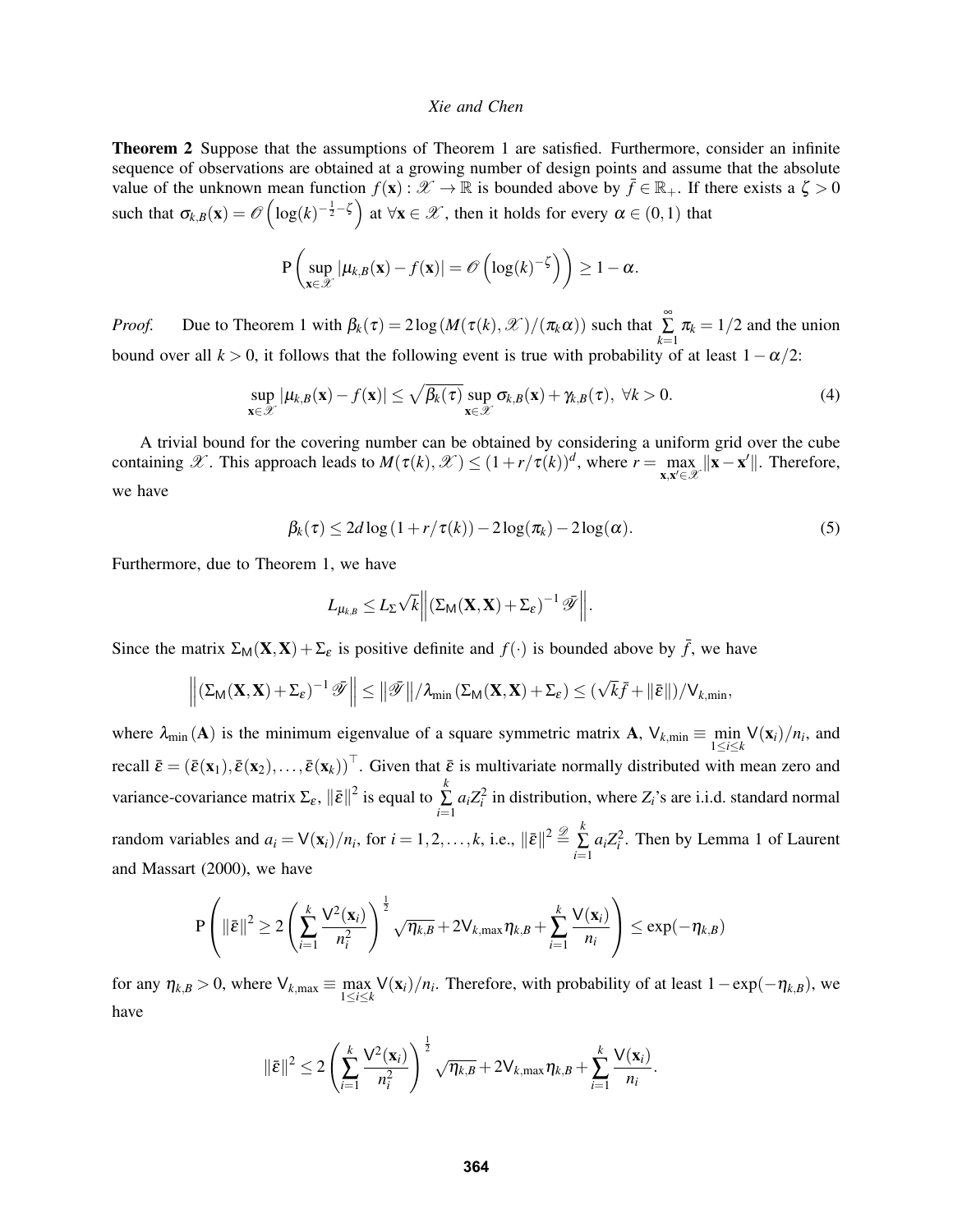Hence, if we set  $\eta_{k,B} = \log(1/(\pi_k \alpha))$  so that  $\sum_{k=1}^{\infty}$  $\sum_{k=1}$   $\pi_k = 1/2$ , then applying the union bounds over all  $k > 0$ yields

$$
\left\| \left( \Sigma_{\mathsf{M}}(\mathbf{X}, \mathbf{X}) + \Sigma_{\varepsilon} \right)^{-1} \bar{\mathscr{Y}} \right\| \leq \left( \sqrt{k} \bar{f} + \left( 2 \left( \sum_{i=1}^k \frac{\mathsf{V}^2(\mathbf{x}_i)}{n_i^2} \right)^{\frac{1}{2}} \sqrt{\eta_{k,B}} + 2 \mathsf{V}_{k,\max} \eta_{k,B} + \sum_{i=1}^k \frac{\mathsf{V}(\mathbf{x}_i)}{n_i} \right)^{\frac{1}{2}} \right) \mathsf{V}_{k,\min}^{-1}
$$

for all  $k > 0$  with probability of at least  $1 - \alpha/2$ . Hence, by Theorem [1,](#page-1-3) the Lipschitz constant of the predictive mean function  $\mu_{k,B}(\cdot)$  satisfies

$$
L_{\mu_{k,B}} \leq L_{\Sigma}\sqrt{k}\left(\sqrt{k}\bar{f}+\left(2\left(\sum_{i=1}^k\frac{\mathsf{V}^2(\mathbf{x}_i)}{n_i^2}\right)^{\frac{1}{2}}\sqrt{\eta_{k,B}}+2\mathsf{V}_{k,\max}\eta_{k,B}+\sum_{i=1}^k\frac{\mathsf{V}(\mathbf{x}_i)}{n_i}\right)^{\frac{1}{2}}\right)\mathsf{V}_{k,\min}^{-1},\ \forall k>0,
$$

where  $U_{k,B}$  denotes all the terms to the right of  $L_{\Sigma}$  in the inequality above. Since  $\eta_{k,B}$  grows slowly (typically logarithmically with *k* for some commonly used  $\{\pi_k\}$  sequences), it is not hard to see that  $L_{\mu_{k,B}} \in \mathcal{O}(k)$ with probability of at least  $1-\alpha/2$ . The modulus of continuity  $\omega_{\sigma_{k,B}}(\cdot)$  of the predictive standard deviation satisfies

$$
\boldsymbol{\omega}_{\sigma_{k,B}}(\tau) \leq \left[2L_\Sigma \tau(k)\left(k \max_{\tilde{\mathbf{x}}, \tilde{\mathbf{x}}' \in \mathscr{X}}\Sigma_\mathsf{M}(\tilde{\mathbf{x}}, \tilde{\mathbf{x}}')\bigg/ \mathsf{V}_{k,\min} + 1\right)\right]^{\frac{1}{2}}
$$

as  $\left\| \left( \Sigma_M(\mathbf{X}, \mathbf{X}) + \Sigma_{\varepsilon} \right)^{-1} \right\| \leq 1/V_{k,\text{min}}$ . Due to the union bound, [\(4\)](#page-3-0) holds with probability of at least  $1-\alpha$ with

$$
\gamma_{k,B}(\tau) \leq \left[2L_{\Sigma}\tau(k)\beta_k(\tau)\left(k\max_{\tilde{\mathbf{x}},\tilde{\mathbf{x}}'\in\mathcal{X}}\Sigma_{\mathsf{M}}(\tilde{\mathbf{x}},\tilde{\mathbf{x}}')\big/\mathsf{V}_{k,\min}+1\right)\right]^{\frac{1}{2}} + L_f\tau(k) + L_{\Sigma}U_{k,B}\tau(k).
$$
\n(6)

 $\gamma_{k,B}(\tau)$  must converge to zero as  $k,B \to \infty$  to guarantee a vanishing approximation error at  $\forall x \in \mathcal{X}$ . This can be achieved if the grid constant as a function of k,  $\tau(k)$ , decreases faster than  $\mathcal{O}((k \log(k))^{-1})$ . We can set  $\tau(k) = \mathcal{O}(k^{-2})$  to guarantee  $\lim_{k,B\to\infty} \gamma_{k,B}(\tau) = 0$  in light of [\(6\)](#page-3-1). This choice implies that  $\beta_k(\tau) = \mathcal{O}(\log(k))$ due to [\(5\)](#page-3-2). Given that there exists a  $\zeta > 0$  such that  $\sigma_{k,B}(\mathbf{x}) = \mathcal{O}(\log(k)^{-\frac{1}{2}-\zeta})$  at  $\forall \mathbf{x} \in \mathcal{X}$ . The proof is complete by noticing that  $\sqrt{\beta_k(\tau)}\sigma_{k,B}(\mathbf{x}) = \mathscr{O}(\log(k)^{-\zeta})$  at  $\forall \mathbf{x} \in \mathscr{X}$ .  $\Box$ 

We remark on Theorem [2](#page-3-3) and its proof with respect to a desirable simulation experiment design for SK. First and foremost, given a fixed total budget *B* to allocate at *k* distinct design points, the budget allocation scheme adopted impacts the width of the uniform error bound through  $\sigma_{k,B}(x)$  and  $\gamma_{k,B}(\tau)$  as manifested by [\(4\)](#page-3-0) and [\(6\)](#page-3-1). In particular, efficient unequal budget allocation schemes are expected to reduce the magnitudes of  $\sigma_{k,B}(\mathbf{x})$  and  $\gamma_{k,B}(\tau)$  as compared to an equal allocation scheme hence lead to a smaller uniform error bound. Second, we see from [\(5\)](#page-3-2) that the smaller the grid constant  $\tau(k)$ , the greater the coefficient  $\beta_k(\tau)$ ; furthermore, to guarantee a vanishing approximation error at  $\forall x \in \mathcal{X}$ , the choice of  $\tau(k)$  must satisfy  $\tau(k)\beta_k(\tau)k \to 0$  as  $k \to \infty$  and  $\sup_{\mathbf{x}\in\mathcal{X}} \sqrt{\beta_k(\tau)} \sigma_{k,B}(\mathbf{x}) \to 0$  as  $k, B \to 0$ . Third, the number of replications allocated to all design points,  $n_i$ 's, must not be too small to ensure that the multivariate normality of  $\bar{\epsilon}_k$ holds approximately. Lastly, the assumption on the convergence rate  $\sigma_{k,B}(\mathbf{x}) = \mathcal{O}(\log(k)^{-\frac{1}{2}-\zeta})$  for  $\forall \mathbf{x} \in \mathcal{X}$ is mild, which can be shown to hold when the commonly used Lipschitz continuous covariance functions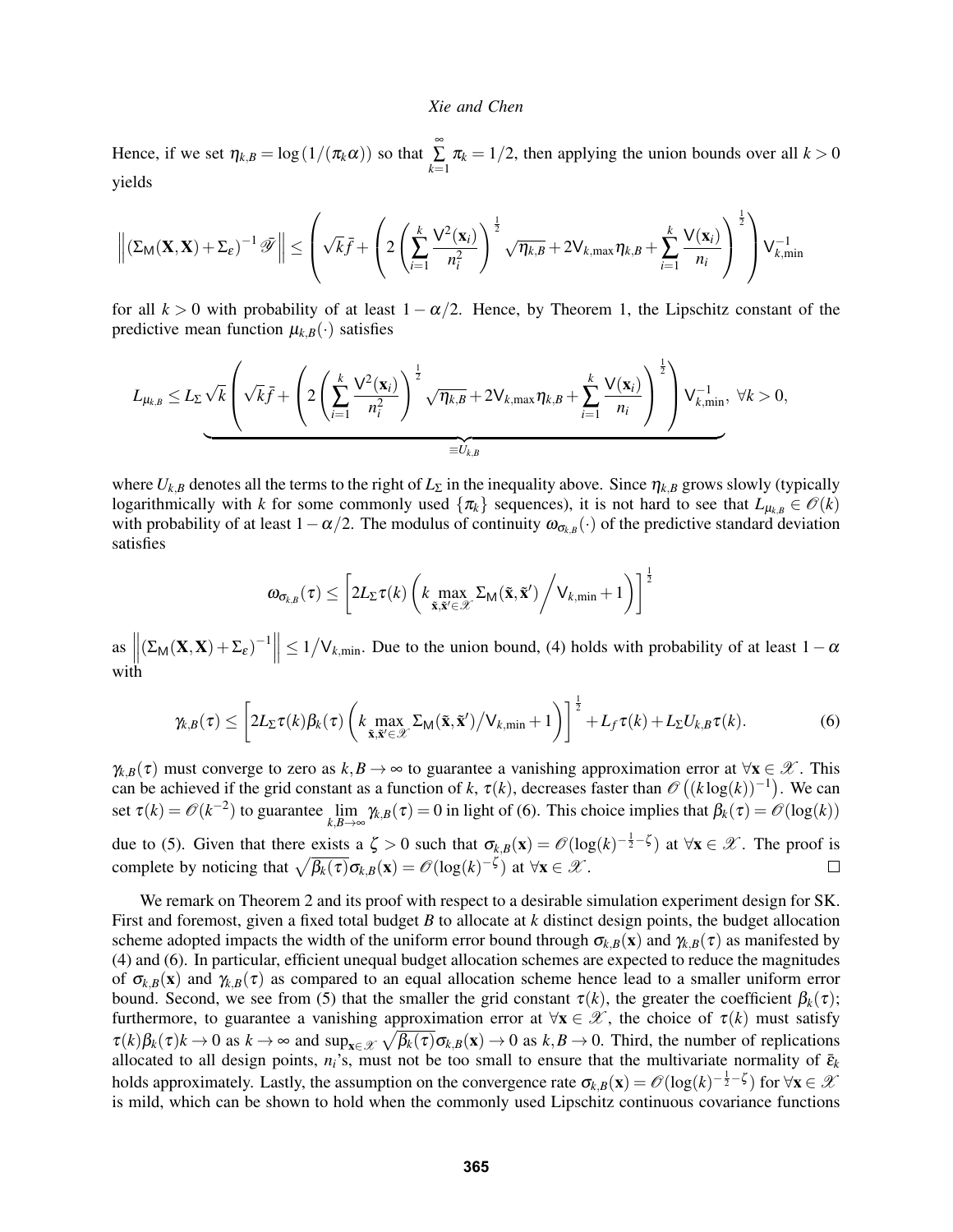such as Gaussian and Matérn (with the parameter controlling the smoothness of sample paths  $v > 2$ ) are adopted for metamodeling; see details from [Xie \(2020\).](#page-11-9)

The last result sheds some light on conditions with respect to simulation experimental designs that ensure a vanishing pointwise prediction variance (or equivalently, standard deviation) as the number of design points *k* and the total simulation budget *B* approach infinity.

<span id="page-5-5"></span>Theorem 3 Suppose that the assumptions of Theorem [1](#page-1-3) are satisfied. Denote a simulation dataset obtained as a result of allocating a total of *B* simulation replications at *k* design points by  $\mathbb{D}_{k,B} = \{\{\mathbf{x}_i, \{\mathscr{Y}_j(\mathbf{x}_i)\}_{j=1}^{n_i}\}, i =$ 1,2,..., $k: \sum_{i=1}^{k} n_i = B$ . Let  $\mathbb{D}_{k}^{x}$  denote the set of design points and  $\mathbb{B}_{\rho}(\mathbf{x}) = \{\mathbf{x}' \in \mathbb{D}_{k}^{x}: ||\mathbf{x}' - \mathbf{x}|| \leq \rho\}$ denote the set of design points restricted to a ball around x with radius  $\rho > 0$ . Then, for each  $x \in \mathcal{X}$  and  $\rho \leq \sum_{M}(x,x)/L_{\Sigma}$ , an upper bound for the predictive variance at x can be given as

$$
\sigma_{k,B}^2(\mathbf{x}) \leq \left(\Sigma_M(\mathbf{x}, \mathbf{x}) \max_{\mathbf{x}_i \in \mathbb{B}_{\rho}(\mathbf{x})} \frac{\mathsf{V}(\mathbf{x}_i)}{n_i} + |\mathbb{B}_{\rho}(\mathbf{x})| \left(4L_{\Sigma} \rho \Sigma_M(\mathbf{x}, \mathbf{x}) - L_{\Sigma}^2 \rho^2\right)\right) \left(|\mathbb{B}_{\rho}(\mathbf{x})| \left(\Sigma_M(\mathbf{x}, \mathbf{x}) + 2L_{\Sigma} \rho\right) + \max_{\mathbf{x}_i \in \mathbb{B}_{\rho}(\mathbf{x})} \frac{\mathsf{V}(\mathbf{x}_i)}{n_i}\right)^{-1}
$$

where  $|\mathbb{B}_{\rho}(\mathbf{x})|$  denotes the cardinality of  $\mathbb{B}_{\rho}(\mathbf{x})$ .

*Proof.* The proof is along the lines of Theorem 3.1 of [Lederer et al. \(2019\).](#page-11-11) Since  $\Sigma_M(\mathbf{X}, \mathbf{X}) + \Sigma_{\varepsilon}$  is positive definite, it follows that

<span id="page-5-0"></span>
$$
\sigma_{k,B}^2(\mathbf{x}) = \Sigma_M(\mathbf{x}, \mathbf{x}) - \Sigma_M(\mathbf{x}, \mathbf{X})^\top (\Sigma_M(\mathbf{X}, \mathbf{X}) + \Sigma_{\varepsilon})^{-1} \Sigma_M(\mathbf{x}, \mathbf{X})
$$
(7)  
\n
$$
\leq \Sigma_M(\mathbf{x}, \mathbf{x}) - ||\Sigma_M(\mathbf{x}, \mathbf{X})||^2 / \lambda_{\max} (\Sigma_M(\mathbf{X}, \mathbf{X}) + \Sigma_{\varepsilon})
$$
  
\n
$$
\leq \Sigma_M(\mathbf{x}, \mathbf{x}) - ||\Sigma_M(\mathbf{x}, \mathbf{X})||^2 / (\lambda_{\max} (\Sigma_M(\mathbf{X}, \mathbf{X})) + \lambda_{\max} (\Sigma_{\varepsilon})),
$$

as  $a^\top \mathbf{H}^{-1}a \leq \lambda_{\min}(\mathbf{H}^{-1}) \|a\|^2$  and  $\lambda_{\min}(\mathbf{H}^{-1})=1/\lambda_{\max}(\mathbf{H}),$  with  $\lambda_{\min}(\mathbf{H})$  and  $\lambda_{\max}(\mathbf{H})$  respectively denoting the minimum and maximum eigenvalues of a square symmetric matrix H.

By Geršhgorin's theorem (Geršhgorin 1931), we have

$$
\lambda_{\max}(\Sigma_{\mathsf{M}}(\mathbf{X},\mathbf{X})) \leq k \max_{\mathbf{x}',\mathbf{x}'' \in \mathbb{D}_k^{\mathbf{x}}} \Sigma_{\mathsf{M}}(\mathbf{x}',\mathbf{x}'')
$$

Furthermore, we have  $\lambda_{\max}(\Sigma_{\varepsilon}) = \max_{1 \le i \le k} \frac{V(\mathbf{x}_i)}{n_i}$ . Due to the definition of  $\Sigma_M(\mathbf{x}, \mathbf{X})$ , we have

<span id="page-5-1"></span>
$$
\|\Sigma_{\mathsf{M}}(\mathbf{x}, \mathbf{X})\|^2 \ge k \min_{\mathbf{x}' \in \mathbb{D}_{k}^{\mathbf{x}}} \Sigma_{\mathsf{M}}^2(\mathbf{x}', \mathbf{x}).\tag{8}
$$

,

Hence, it follows from  $(7)$ – $(8)$  that

<span id="page-5-2"></span>
$$
\sigma_{k,B}^2(\mathbf{x}) \le \Sigma_M(\mathbf{x}, \mathbf{x}) - k \min_{\mathbf{x}' \in \mathbb{D}_k^{\mathbf{x}}} \Sigma_M^2(\mathbf{x}', \mathbf{x}) \left( k \max_{\mathbf{x}', \mathbf{x}'' \in \mathbb{D}_k^{\mathbf{x}}} \Sigma_M(\mathbf{x}', \mathbf{x}'') + \max_{1 \le i \le k} V(\mathbf{x}_i) / n_i \right)^{-1}.
$$
 (9)

The bound in [\(9\)](#page-5-2) can be further simplified by using the monotonicity of the predictive variance as a function of the number of design points [\(Wang and Hu 2018\)](#page-11-13), i.e.,  $\sigma_k^2(\mathbf{x}) \leq \sigma_k^2(\mathbf{x})$  at  $\forall \mathbf{x} \in \mathcal{X}$  if  $k > k'$  and hence considering only data inside the ball  $\mathbb{B}_{\rho}(\mathbf{x})$  with radius  $\rho > 0$ .

Using this reduced set of design points inside the ball  $\mathbb{B}_{\rho}(\mathbf{x})$  instead of  $\mathbb{D}_{k}^{x}$  and writing the right-hand side of [\(9\)](#page-5-2) into a single fraction yields

<span id="page-5-4"></span>
$$
\sigma_{k,B}^2(\mathbf{x}) \leq \left( \Sigma_M(\mathbf{x}, \mathbf{x}) \max_{\mathbf{x}_i \in \mathbb{B}_\rho(\mathbf{x})} \frac{\mathsf{V}(\mathbf{x}_i)}{n_i} + |\mathbb{B}_\rho(\mathbf{x})| \xi(\mathbf{x}, \rho) \right) \left( |\mathbb{B}_\rho(\mathbf{x})| \max_{\mathbf{x}', \mathbf{x}'' \in \mathbb{B}_\rho(\mathbf{x})} \Sigma_M(\mathbf{x}', \mathbf{x}'') + \max_{\mathbf{x}_i \in \mathbb{B}_\rho(\mathbf{x})} \frac{\mathsf{V}(\mathbf{x}_i)}{n_i} \right)^{-1}, \quad (10)
$$

where

<span id="page-5-3"></span>
$$
\xi(\mathbf{x},\rho) = \Sigma_{\mathsf{M}}(\mathbf{x},\mathbf{x}) \max_{\mathbf{x}',\mathbf{x}'' \in \mathbb{B}_{\rho}(\mathbf{x})} \Sigma_{\mathsf{M}}(\mathbf{x}',\mathbf{x}'') - \min_{\mathbf{x}' \in \mathbb{B}_{\rho}(\mathbf{x})} \Sigma_{\mathsf{M}}^2(\mathbf{x}',\mathbf{x}).
$$
\n(11)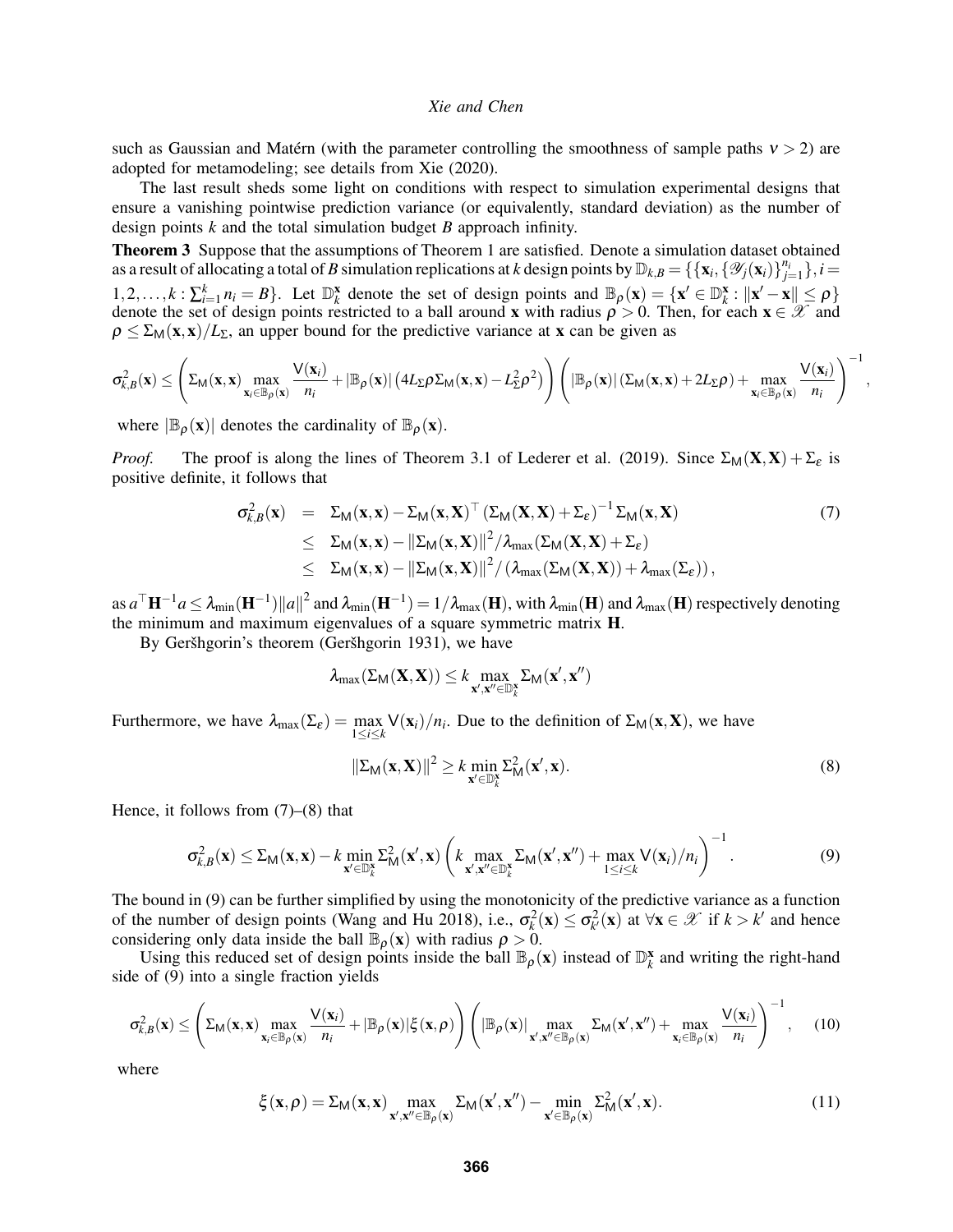Under the assumption that  $\rho \leq \sum_M(x,x)/L_{\Sigma}$ , it follows from the Lipschitz continuity of  $\Sigma_M(\cdot,\cdot)$  that

$$
\min_{\mathbf{x}'\in\mathbb{B}_{\rho}(\mathbf{x})}\Sigma_{\mathsf{M}}^2(\mathbf{x}',\mathbf{x})\geq (\Sigma_{\mathsf{M}}(\mathbf{x},\mathbf{x})-L_{\Sigma}\rho)^2.
$$

Furthermore,

<span id="page-6-1"></span>
$$
\max_{\mathbf{x}',\mathbf{x}'' \in \mathbb{B}_{\rho}(\mathbf{x})} \Sigma_{\mathsf{M}}(\mathbf{x}',\mathbf{x}'') \leq \Sigma_{\mathsf{M}}(\mathbf{x},\mathbf{x}) + 2L_{\Sigma}\rho, \tag{12}
$$

which follows from the fact that

$$
|\Sigma_{\mathsf{M}}(\mathbf{x}',\mathbf{x}'')-\Sigma_{\mathsf{M}}(\mathbf{x},\mathbf{x})| \leq |\Sigma_{\mathsf{M}}(\mathbf{x}',\mathbf{x}'')-\Sigma_{\mathsf{M}}(\mathbf{x}',\mathbf{x})| + |\Sigma_{\mathsf{M}}(\mathbf{x}',\mathbf{x})-\Sigma_{\mathsf{M}}(\mathbf{x},\mathbf{x})| \leq 2L_{\Sigma}\rho, \ \forall \mathbf{x}',\mathbf{x}'' \in \mathbb{B}_{\rho}(\mathbf{x}).
$$
  
Hence, by (11)–(12), we have

<span id="page-6-2"></span>
$$
\xi(\mathbf{x}, \rho) \leq \Sigma_M(\mathbf{x}, \mathbf{x}) (\Sigma_M(\mathbf{x}, \mathbf{x}) + 2L_{\Sigma} \rho) - (\Sigma_M(\mathbf{x}, \mathbf{x}) - L_{\Sigma} \rho)^2
$$
\n
$$
= 4L_{\Sigma} \rho \Sigma_M(\mathbf{x}, \mathbf{x}) - L_{\Sigma}^2 \rho^2.
$$
\n(13)

The proof is complete upon plugging [\(13\)](#page-6-2) into [\(10\)](#page-5-4).

 $\Box$ 

We make some remarks on Theorem [3.](#page-5-5) First, the radius parameter  $\rho$  defines how far away from a prediction point x the design points are considered to be informative. Second, it is easy to show that the upper bound for  $\sigma_{k,B}^2(x)$  in Theorem [3](#page-5-5) is an increasing function of max  $\max_{\mathbf{x}_i \in \mathbb{B}_\rho(\mathbf{x})} \mathsf{V}(\mathbf{x}_i) / n_i$ . Hence, reducing

the local maximum noise variance around the prediction point x helps reduce  $\sigma_{k,B}^2(x)$ . Moreover, it is easy to see upon some algebraic manipulation of the upper bound that given any fixed  $\rho > 0$ , as long as  $|\mathbb{B}_{\rho}(\mathbf{x})| \to \infty$ , the impact of simulation noise can be mitigated. To guarantee  $\sigma_{k,B}^2(\mathbf{x}) \to 0$  as  $k, B \to 0$ , it is sufficient to require that the radius  $\rho : k \to \mathbb{R}_+$ , as a function of the number of design points *k*, satisfy  $\rho(k) \leq \sum_{M} (\mathbf{x}, \mathbf{x}) / L_{\Sigma}$  for  $\forall k \geq 0$ ,  $\lim_{k \to \infty} \rho(k) = 0$  and  $\lim_{k \to \infty} |\mathbb{B}_{\rho(k)}(\mathbf{x})| = \infty$ . The above implies that compared to efficient unequal budget allocation schemes, an experimental design consisted of ever more densely located design points plays a more important role in ensuring a vanishing prediction variance, given a sufficiently large simulation budget.

# <span id="page-6-0"></span>4 NUMERICAL EXPERIMENTS

In this section we numerically evaluate the performance of the proposed uniform error bound/confidence interval (referred to as CIu) in comparison with the simultaneous confidence interval obtained with Bonferroni correction (referred to as  $CI<sub>b</sub>$ ).

Two numerical examples are considered. The first one is related to an M/M/1 queue and the second one is a 2-dimensional synthetic example. We start with describing the common experimental setup used in both examples. A simulation experiment is performed with a total budget of *B* observations to collect at *k* distinct design points, with  $n_i$  observations to obtain at design point  $\mathbf{x}_i$ , for  $i = 1, 2, ..., k$ . Three budget allocation schemes, i.e., the equal allocation, unequal allocation 1, and unequal allocation 2, are considered. Specifically, the equal budget allocation scheme sets  $n_i = [B/k]$ , where  $[a]$  denotes the least integer not less than *a*. Assuming that the noise variance function is known, the unequal allocation 1 sets  $n_i = \left\lceil \frac{\mathsf{V}(\mathbf{x}_i)}{\mathsf{T}^k - \mathsf{V}(i)} \right\rceil$  $\frac{V(\mathbf{x}_i)}{\sum_{i=1}^k V(\mathbf{x}_i)} B$ , while the unequal allocation 2 sets  $n_i = \left[\frac{\sqrt{V(\mathbf{x}_i)}}{\sum_{i=1}^k \sqrt{V(\mathbf{x}_i)}}\right]$  $\sum_{i=1}^k$  $\left[\frac{\mathsf{V}(\mathbf{x}_i)}{\sqrt{\mathsf{V}(\mathbf{x}_i)}}B\right]$ . We consider distinct experimental settings comprising various combinations of the total budget *B*, the number of design points *k*, and the budget allocation scheme adopted. The nominal confidence level is set to 0.95.

Specifically, we repeat the simulation experiment under each experimental setting for  $M = 100$  independent macro-replications and calculate the simultaneous coverage probability (SCP) of a given confidence interval defined as follows:

$$
\text{SCP} = \frac{1}{M} \sum_{m=1}^{M} \mathbf{1} \{ f(\mathbf{x}_{0,i}) \in \text{CI}(\mathbf{x}_{0,i}) \text{ for each } i = 1,2,\ldots,N \text{ on the } m\text{th macro-replication} \},
$$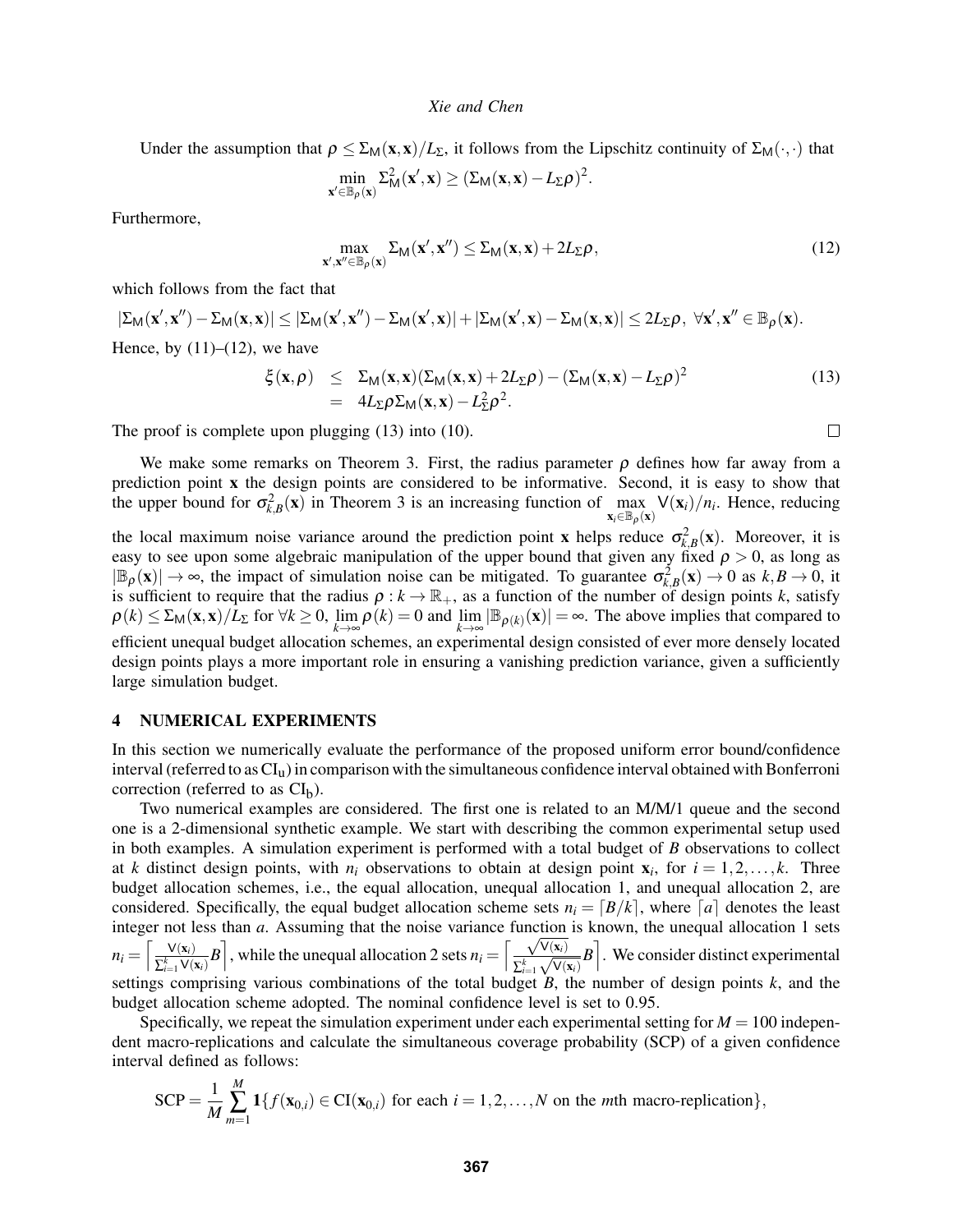where  $CI(\mathbf{x}_{0,i})$  refers to either  $CI_u$  or  $CI_b$  obtained at prediction point  $\mathbf{x}_{0,i}$ ,  $i = 1,2,...,N$ ; and  $1\{A\}$  is 1 if event *A* is true and 0 otherwise. Moreover, we compare the half-widths of  $CI_u$  and  $CI_b$  constructed for the *N* prediction points based on their respective maximum half-widths *H*max achieved on each macro-replication.

### 4.1 An M/M/1 Queueing Example

Consider simulating an M/M/1 queue with service rate 1 and arrival rate *x* with  $x \in \mathcal{X} = [0.3, 0.9]$ . It is well known from queueing theory that the steady-state mean number of customers in the queue is  $f(x) = 1/(1-x)$ . This is the function we intend to estimate. The general experiment setup is as given at the beginning of Section [4,](#page-6-0) and the specific setup for this example is given as follows. The grid constant  $\tau$ is set to  $10^{-10}/k^2$  to ensure that  $\sqrt{\beta_k(\tau)}\sigma_{k,B}(x)$  dominates  $\gamma(\tau)$  in [\(3\)](#page-2-1). We consider using a total budget  $B \in \{2560, 25600\}$  and varying the number of distinct design points  $k \in \{16, 32, 128, 512\}$  when  $B = 2560$ and  $k \in \{32, 128, 512, 2048\}$  when  $B = 25600$ . The three budget allocation schemes mentioned at the beginning of Section [4](#page-6-0) are applied given each combination of *B* and *k*. Notice that the true noise variance function is  $\sqrt{(x)} \approx \frac{2x(1+x)}{T(1-x)^4}$  for large *T* and we set  $T = 1000$  in this example. The *k* design points are evenly spaced in  $\mathscr X$ , and a grid of  $N = 1000$  equispaced prediction points is selected from  $\mathscr X$ .

*Summary of results.* Table [1](#page-7-0) shows the SCPs of the uniform confidence intervals  $(Cl<sub>u</sub>)$  and the confidence intervals obtained with Bonferroni correction  $\overline{\text{CI}}_b$  under various experimental settings. We have the following observations. First, given a fixed budget  $B$ ,  $CI<sub>u</sub>$  can typically achieve SCPs that are higher than the nominal level 0.95, whereas the SCPs of  $CI<sub>b</sub>$  are close to 0.95 only when the number of design points  $k$ is relatively small. Second, the simultaneous coverage performance of  $CI<sub>u</sub>$  stays satisfactory as the number of design points *k* increases until it reaches a point that only a few replications are allocated to the design points according to a given budget allocation scheme; see, e.g., the SCPs of CIu obtained under the equal allocation scheme given  $B = 2560$ . The simultaneous coverage performance of  $CI<sub>b</sub>$ , however, deteriorates rapidly as *k* increases given a fixed budget *B*; this is observed under all three budget allocation schemes. Third, the SCPs of  $CI_u$  and  $CI_b$  increase with the budget *B* when the budget is applied to a fixed number of design points *k* according to a given budget allocation scheme. Lastly, applying an unequal budget allocation scheme helps improve the simultaneous coverage performance of  $CI<sub>b</sub>$  when the number of design points  $k$  is not too large relative to the budget  $B$  given. The impact on SCPs of  $CI<sub>u</sub>$  is not as obvious though.

<span id="page-7-0"></span>

| B     | k    | Equal allocation |               | Unequal allocation 1 |                 | Unequal allocation 2 |                 |
|-------|------|------------------|---------------|----------------------|-----------------|----------------------|-----------------|
|       |      | $CI_{u}$         | $\rm{CI}_{b}$ | $CI_{u}$             | CI <sub>b</sub> | $CI_{u}$             | CI <sub>b</sub> |
| 2560  | 16   |                  | 0.80          |                      | 0.97            |                      | 0.98            |
|       | 32   |                  | 0.68          |                      | 0.93            |                      | 0.90            |
|       | 128  | 0.98             | 0.46          |                      | 0.52            |                      | 0.70            |
|       | 512  | 0.92             | 0.33          | 0.88                 | 0.14            |                      | 0.57            |
| 25600 | 32   |                  | 0.98          |                      |                 |                      |                 |
|       | 128  |                  | 0.69          |                      | 0.96            |                      | 0.93            |
|       | 512  |                  | 0.54          |                      | 0.81            |                      | 0.78            |
|       | 2048 |                  | 0.50          | 0.99                 | 0.33            |                      | 0.72            |

Table 1: SCPs of  $CI_u$  and  $CI_b$  obtained for the M/M/1 example under different experimental settings.

We next examine the maximum half-widths of  $CI_u$  and  $CI_b$ . Figure [1](#page-8-0) (a) and (b) respectively summarize the magnitudes of  $H_{\text{max}}$ 's (in a logarithmic scale) of CI<sub>u</sub> and CI<sub>b</sub> with  $B = 25600$  obtained on 100 independent macro-replications. As similar conclusions can be reached regarding the  $H_{\text{max}}$ 's obtained with  $B = 2560$ , we omit the details to economize on space. The following observations can be made from Figure [1](#page-8-0) (a) and (b). First, the  $H_{\text{max}}$ 's of CI<sub>u</sub> significantly dominate those of CI<sub>b</sub> under each experimental setting studied. Second, for both  $CI_u$  and  $CI_b$ , the magnitude of  $H_{\text{max}}$ 's tends to decrease with the number of design points *k* when a fixed budget *B* is applied according to a given budget allocation scheme. Third, for both CIu and CI<sub>b</sub>, when a given budget *B* is allocated to a fixed number of design points, the magnitude of  $H_{\text{max}}$ 's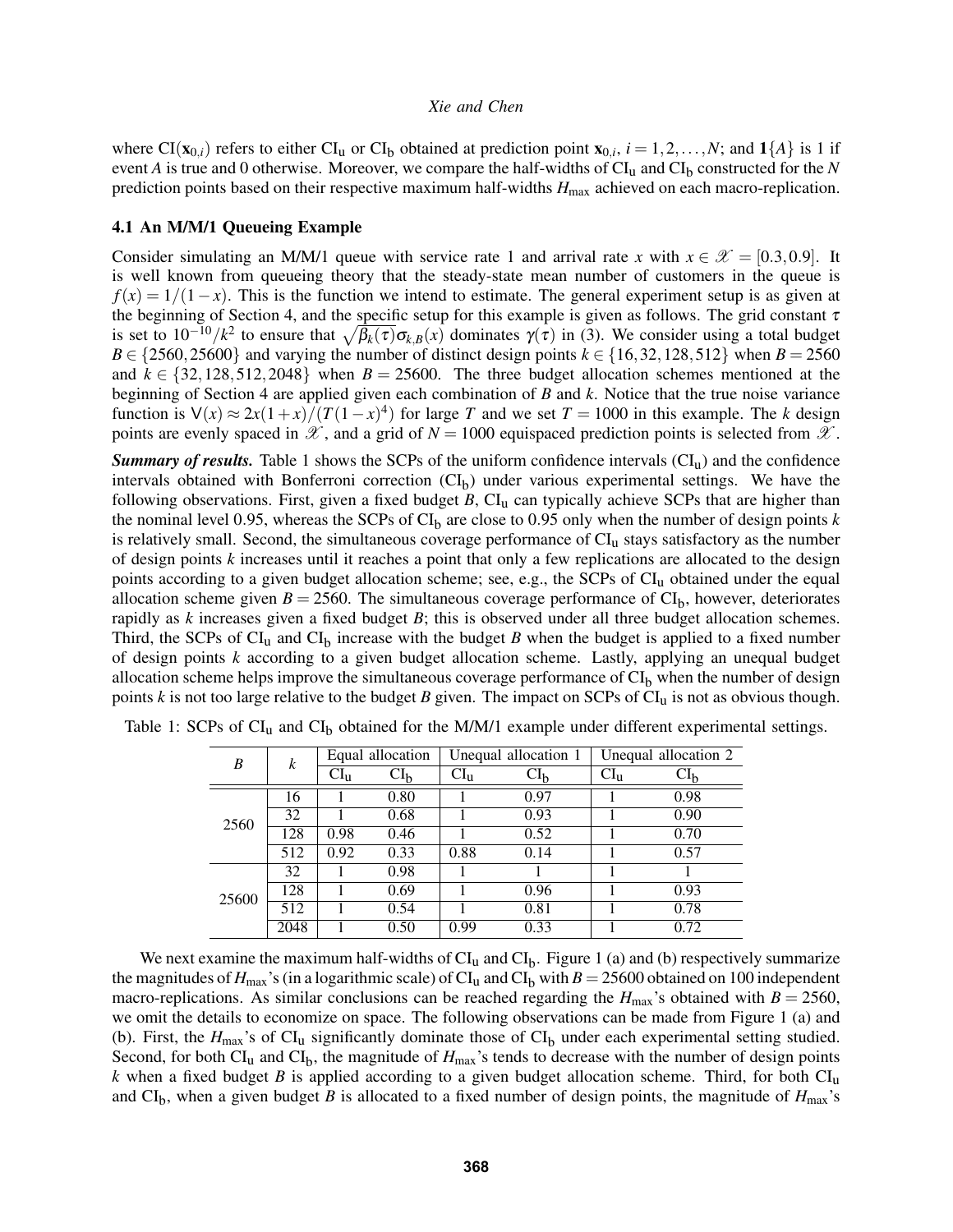



<span id="page-8-0"></span>Figure 1: Boxplots of  $log(H_{max})$  of CI<sub>u</sub> and CI<sub>b</sub> for the M/M/1 example obtained on 100 independent macro-replications with  $B = 25600$ .

produced under the equal allocation scheme is the highest; the magnitudes of *H*max's produced under the two unequal allocation schemes are similar, with unequal allocation scheme 2 leading to higher *H*max's than unequal allocation scheme 1. The above helps explain the slightly higher SCPs of CIu observed under unequal allocation scheme 2 as compared to unequal allocation scheme 1 as shown in Table [1.](#page-7-0) It is worth noting that, regarding CIu, the two unequal budget allocation schemes lead to much shorter half-widths than the equal budget allocation scheme without compromising the simultaneous coverage performance as observed in Table [1.](#page-7-0)

To illustrate the differences between  $CI_u$  and  $CI_b$ , in Figure [2](#page-9-0) we show the true mean function  $f(x)$ together with  $CI_u$  and  $CI_b$  obtained on an arbitrarily chosen macro-replication by allocating a budget of  $B = 2560$  to  $k = 128$  design points according to the three budget allocation schemes. We observe that under all three budget allocation schemes, the CI<sub>u</sub> obtained can cover the true mean function  $f(x)$  at all prediction points. In strong contrast, the CI<sub>b</sub> obtained fails to cover  $f(x)$  where the M/M/1 queue is in "heavy traffic" (i.e., where *x* is close to 0.9). Furthermore, it is interesting to see that for both  $CI_u$  and  $CI_b$ , the two unequal allocation schemes can significantly reduce the predictive uncertainty in the "heavy traffic" region and lead to confidence bounds with more even widths throughout the input space  $\mathscr{X}$ . In contrast, the equal allocation scheme results in much wider confidence bounds in the "heavy traffic" region.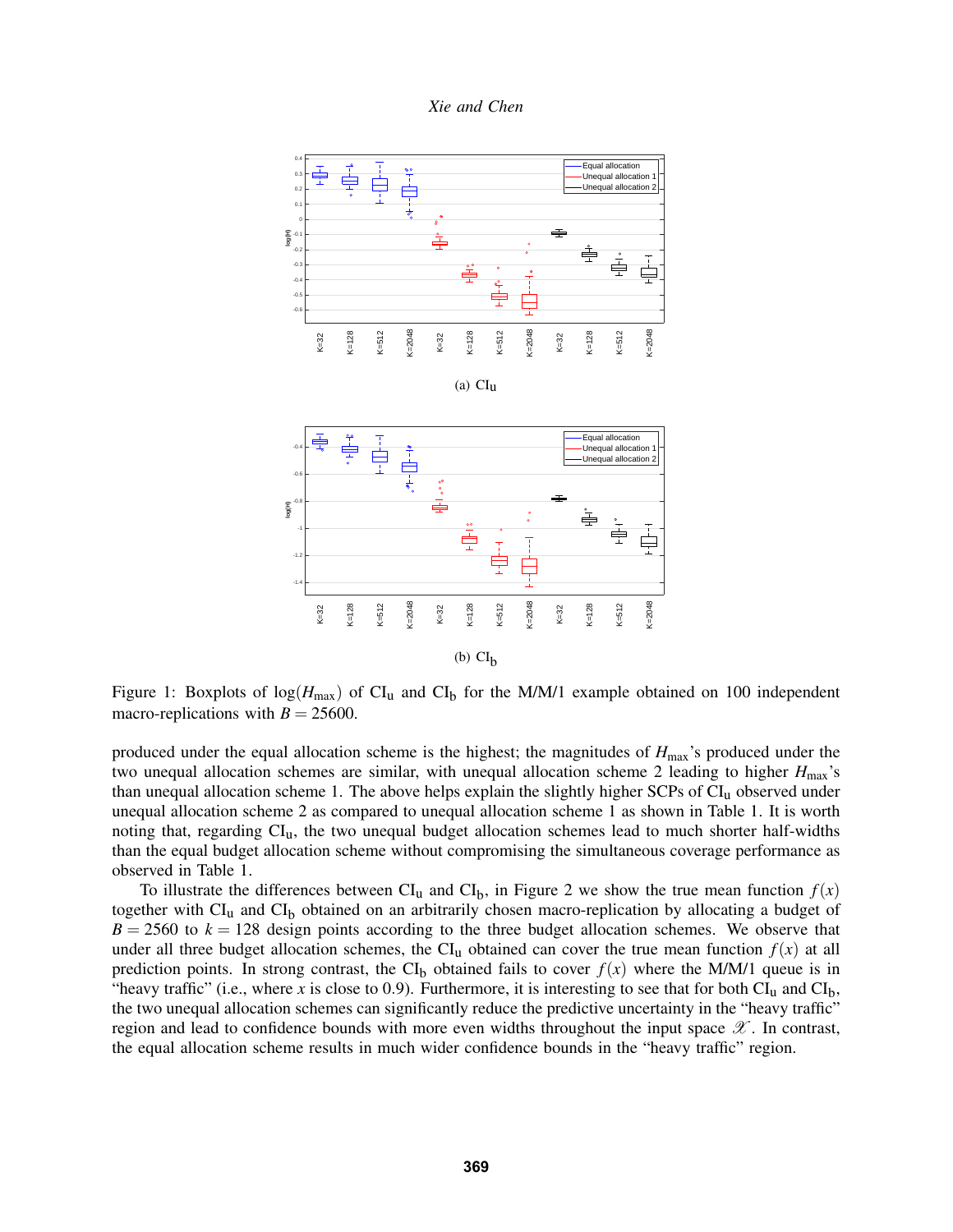

<span id="page-9-0"></span>Figure 2: An illustration of the  $CI_u$  and  $CI_b$  obtained for the M/M/1 example on an arbitrarily chosen macro-replication with  $B = 2560$  and  $k = 128$ ;  $f(x)$  denotes the true mean function to estimate.

#### 4.2 A Two-Dimensional Example

Consider the following 2-D example where we try to estimate the mean function  $f(\mathbf{x}) = \sin(9x_1^2) + \sin(9x_2^2)$ with  $\mathbf{x} = (x_1, x_2)^\top \in \mathcal{X} = [-1, 1] \times [-1, 1]$ . Specifically, the simulation output at design point **x** on the *j*th replication is generated according to model [\(1\)](#page-1-2), with the noise variance function given by  $V(x)$  =  $(2 + \cos(\pi + (x_1 + x_2)/2))^2$ ,  $\mathbf{x} \in \mathcal{X}$ . The contour plots of the true mean and noise variance functions are shown in Figure [3](#page-9-1) (a) and (b), respectively. We give the specific setup for this example next and refer the reader for the general experiment setup to the beginning of Section [4.](#page-6-0) The grid constant  $\tau$  is set to 10<sup>-4</sup>/*k*<sup>2</sup> in this example to ensure that  $\sqrt{\beta_k(\tau)}\sigma_{k,B}(\mathbf{x})$  dominates γ(τ) in [\(3\)](#page-2-1). We consider using a total budget *B* ∈ {2560,10240} and varying the number of distinct design points  $k \in \{32, 64, 128, 256, 512\}$ when  $B = 2560$  and  $k \in \{32, 64, 128, 256, 512, 1024, 2048\}$  when  $B = 10240$ . The three budget allocation schemes mentioned at the beginning of Section [4](#page-6-0) are applied given each combination of *B* and *k*. A set of *k* design points is selected from  $\mathcal{X}$  via Latin hypercube sampling and a grid of  $N = 2500$  equispaced points in  $\mathscr X$  is used as the prediction points.



<span id="page-9-1"></span>Figure 3: Contour plots of the true mean and noise variance functions for the 2-D example.

*Summary of results.* Table [2](#page-10-0) presents the SCPs of the uniform confidence intervals  $(Cl<sub>u</sub>)$  and the confidence intervals obtained with Bonferroni correction  $(Cl_b)$  under various experimental settings. We have the following observations. First, given a fixed budget *B*, CI<sub>u</sub> can achieve SCPs that are higher than the nominal level 0.95 in most of the cases, whereas all SCPs of  $CI<sub>b</sub>$  are lower than the nominal level. Second, the simultaneous coverage performance of  $CI_u$  obtained under all three budget allocation schemes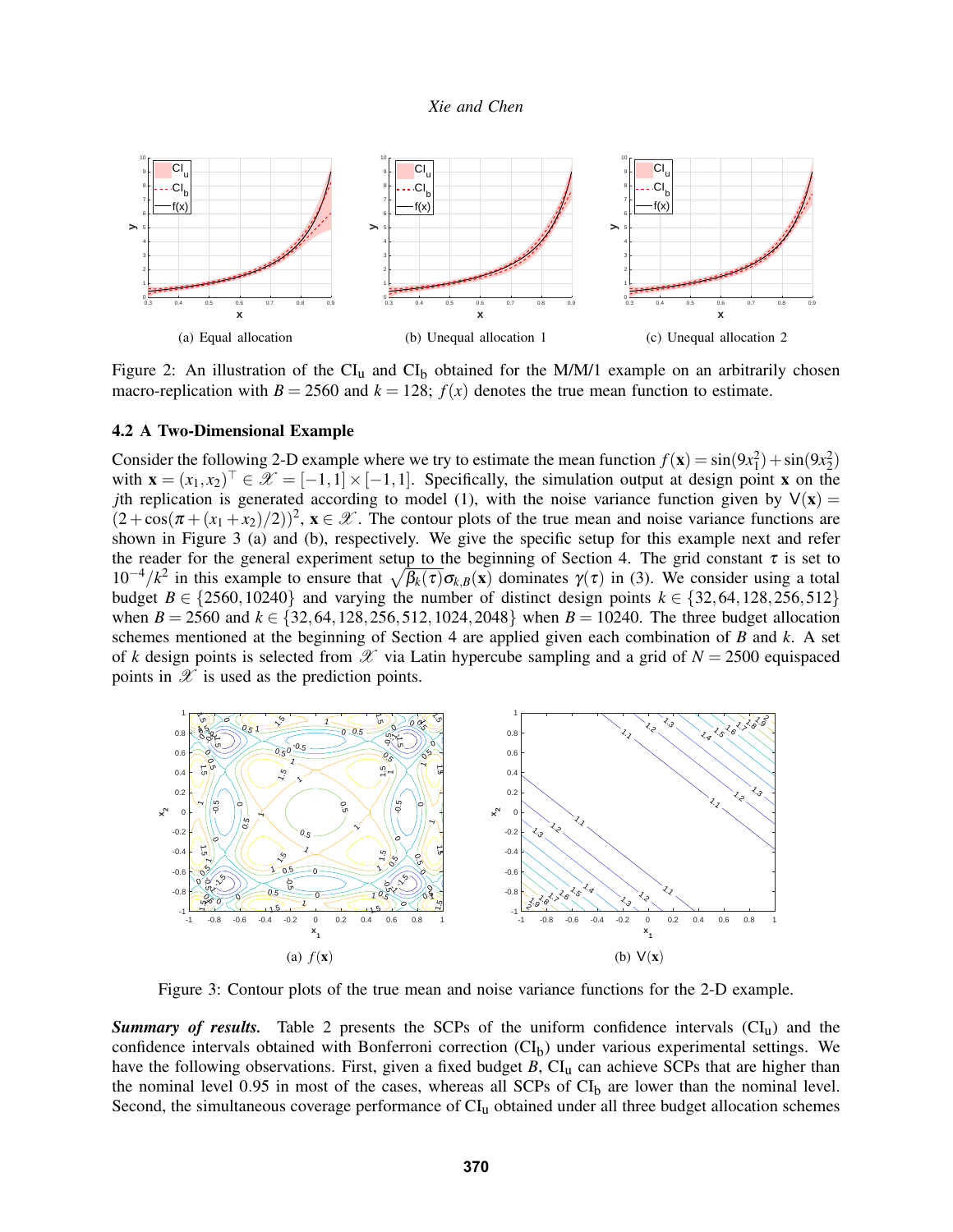is satisfactory unless the number of design points *k* is relatively small—an insufficient number of design points is inadequate to capture the rapidly changing behavior of  $f(\cdot)$  across  $\mathscr X$  hence results in relatively poor predictive performance. The simultaneous coverage performance of  $CI<sub>b</sub>$  improves slightly with  $k$  given a fixed budget *B* but drops again when *k* becomes too large; the above is observed under all three budget allocation rules. Lastly, applying an unequal budget allocation scheme helps improve the simultaneous coverage performance of  $CI_b$  in most of the cases when the number of design points  $k$  is not too large relative to the budget *B* given. The impact on SCPs of  $CI<sub>u</sub>$  is not as obvious.

<span id="page-10-0"></span>

| B     | k    | Equal allocation |                 | Unequal allocation 1 |                 | Unequal allocation 2 |                 |
|-------|------|------------------|-----------------|----------------------|-----------------|----------------------|-----------------|
|       |      | $CI_{u}$         | CI <sub>b</sub> | CI <sub>u</sub>      | CI <sub>b</sub> | CI <sub>u</sub>      | CI <sub>b</sub> |
| 2560  | 32   | 0.58             | 0.22            | 0.61                 | 0.24            | 0.62                 | 0.23            |
|       | 64   |                  | 0.63            |                      | 0.70            |                      | 0.66            |
|       | 128  |                  | 0.69            |                      | 0.66            |                      | 0.63            |
|       | 256  |                  | 0.64            |                      | 0.69            |                      | 0.60            |
|       | 512  |                  | 0.09            |                      | 0.08            |                      | 0.11            |
| 10240 | 32   | 0.58             | 0.31            | 0.62                 | 0.30            | 0.63                 | 0.31            |
|       | 64   | 0.97             | 0.59            | 0.98                 | 0.58            | 0.99                 | 0.56            |
|       | 128  |                  | 0.56            |                      | 0.59            |                      | 0.51            |
|       | 256  |                  | 0.55            |                      | 0.69            |                      | 0.59            |
|       | 512  | 1                | 0.75            |                      | 0.77            |                      | 0.75            |
|       | 1024 | 1                | 0.66            |                      | 0.61            |                      | 0.65            |
|       | 2048 |                  | 0.04            | 0.99                 | 0.03            |                      | 0.03            |

Table 2: SCPs of  $CI_u$  and  $CI_b$  obtained for the 2-D example under different experimental settings.

Figure [4](#page-10-1) (a) and (b) respectively summarize the magnitudes of  $H_{\text{max}}$ 's (in a logarithmic scale) of CI<sub>u</sub> and  $CI<sub>b</sub>$  with  $B = 10240$  obtained on 100 independent macro-replications. The following observations can be made from [4](#page-10-1) (a) and (b). First, the  $H_{\text{max}}$ 's of CI<sub>u</sub> significantly dominate those of CI<sub>b</sub> under each experimental setting studied. Second, for both  $CI_u$  and  $CI_b$ , the magnitude of  $H_{\text{max}}$ 's tends to decrease with the number of design points *k* when a fixed budget *B* being applied according to a given budget allocation scheme. Third, for both  $CI_u$  and  $CI_b$ , when a given budget *B* is allocated to a fixed number of design points, the magnitude of *H*max's produced under the equal allocation scheme is the highest; the magnitudes of *H*max's produced under the two unequal allocation schemes are similar, with unequal allocation scheme 2 leading to higher *H*max's than those obtained under unequal allocation scheme 1. It is worth noting that, regarding CIu, the two unequal budget allocation schemes lead to shorter half-widths as compared to the equal budget allocation scheme without compromising the simultaneous coverage performance as evidenced by Table [2.](#page-10-0)



<span id="page-10-1"></span>Figure 4: Boxplots of  $log(H_{max})$  of  $Cl_u$  and  $Cl_b$  for the 2-D example obtained on 100 independent macro-replications with  $B = 10240$ .